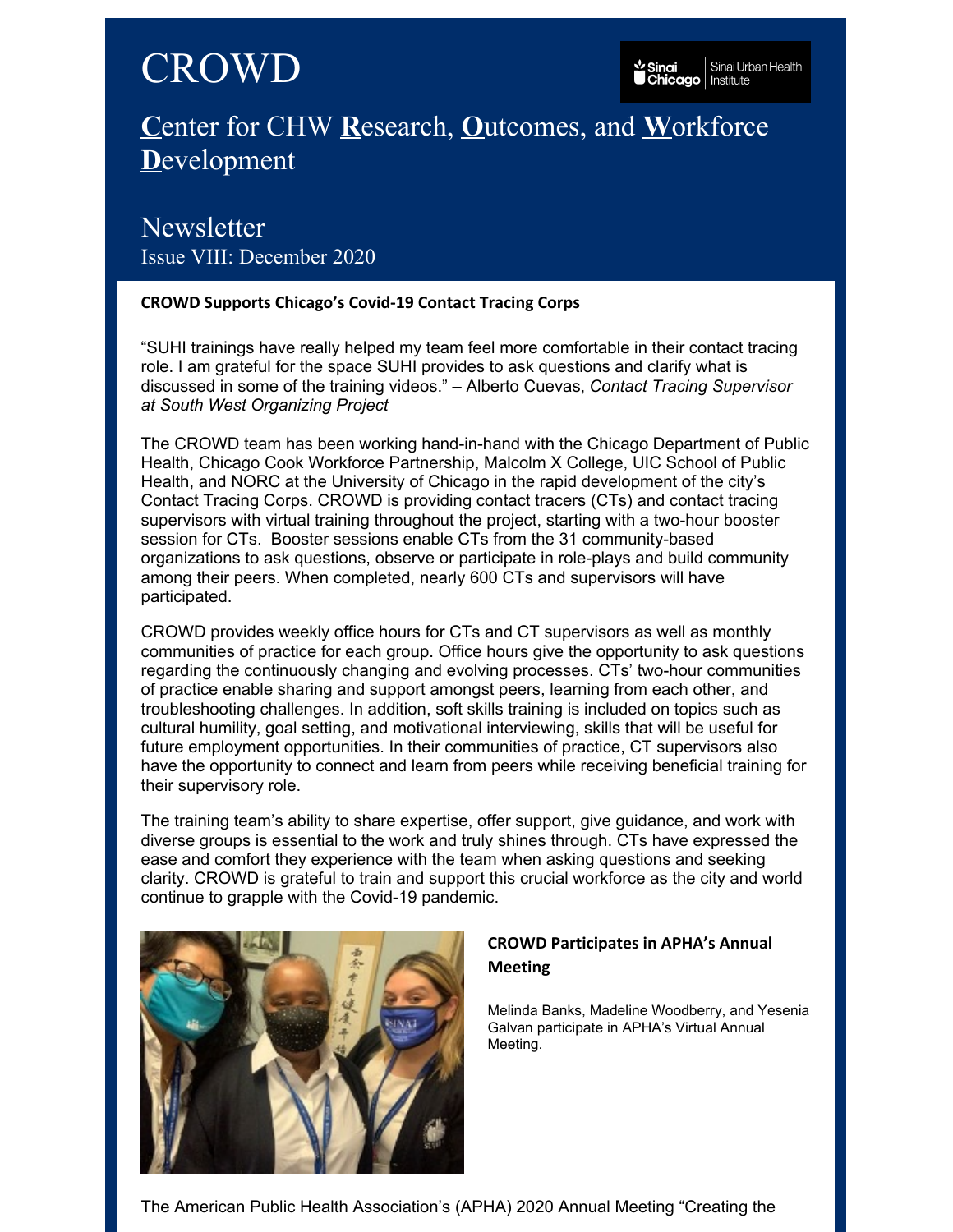Healthiest Nation: Preventing Violence" took place virtually for the first time in its history, from October 24 - 28. Including both on-demand and live presentations, the conference addressed issues relating to this year's violence prevention focus along with the Covid-19 pandemic and other public health topics.

SUHI presented two abstracts at the conference. "Using Social Determinants of Health to Assess Trauma Patients on Chicago's West Side," presented by Yesenia Galvan, Supervisor of Program Initiatives, and Madeline Woodberry, Community Health Worker III, demonstrated how community health workers (CHWs) use an integrated approach to engage those affected by violence. CHWs screen trauma patients using a social determinants of health tool to identify areas of need including housing, insurance coverage, food insecurity, and access to healthcare. The CHW provides emotional support, connection to appropriate resources for the patient and family, and follow-up.

"CHWs Addressing the COVID-19 Pandemic," presented by Ms. Galvan and Melinda Banks, Community Health Worker III, discussed CROWD's CHW Support Program whereby CHWs provide resources and emotional support for patients post-discharge from the hospital or emergency department. Partnering with social work departments at Sinai Chicago's two acute care hospitals, CHWs address the intensifying needs of patients from helping them to understand discharge instructions or screening for social needs to connecting them to suitable resources. More than 60 people joined the session with many asking questions.

Kim Jay, Senior CHW Consultant and Trainer, facilitated a lively breakout session for the roundtable "CHWs' Stories of Utilizing Roles to Promote the Health of Their Communities." She stressed the transformational impact CHWs make on clients' lives by utilizing their community connections, knowledge, empathy, and ability to relate as their driving forces. The session, in advance of the book Promoting the Health of the Community - Community Health Workers Describing Their Roles, Competencies, and Practices, being published soon, affirmed the extraordinary influence CHWs have on individuals and communities. SUHI is honored to have contributed a chapter in the book entitled *CHWs: A Bridge to [Wellness.](https://www.amazon.com/Promoting-Health-Community-Describing-Competencies/dp/303056374X)* If you would like to pre-order the book, please click here.

SUHI is extremely proud of the staff's contributions to public health's seminal conference. Congratulations to all who participated!

#### **Madeline Woodberry Awarded the Sewell Scholarship to APHA's Annual Meeting**

In addition to presenting at APHA, Ms. Woodberry received the Sewell Scholarship which honors the important work of CHWs who promote health in their communities. Madeline is an advocate and a blessing for all the communities she works with.

#### **CROWD and JourneyCare, Inc. Collaborate**

JourneyCare, Inc. and CROWD have joined forces. When hiring their first CHWs, JourneyCare (JC), the largest nonprofit for palliative, supportive and hospice care in Illinois, turned to CROWD for insight into the CHW role and for training of their new hires.

Kim Jay, Senior CHW Consultant and Trainer and Venoncia Bate-Ambrus, JC's Founding Director of Workforce Development, developed and facilitated an overview of CHWs for JC's clinical staff. The session included the varied roles of CHWs, their unique expertise and skills, and their addition to JC's teams. Said Megan Andriano LPC, ATR, Manager of Grief Support Services & Integrative Care Services, "Venoncia and Kim gave an amazing presentation that really shared their passion for the CHW Apprenticeship and JourneyCare! My colleague also attended and we are both so excited about this opportunity for partnership to help better serve our communities!"

JC's CHWs will participate in CROWD's virtual CHW core skills training which includes modules on the social determinants of health, motivational interviewing and problem solving, among others. Additionally, a jointly developed training module on end-of-life-care will prepare the new CHWs as they embark on supporting hospice patients and their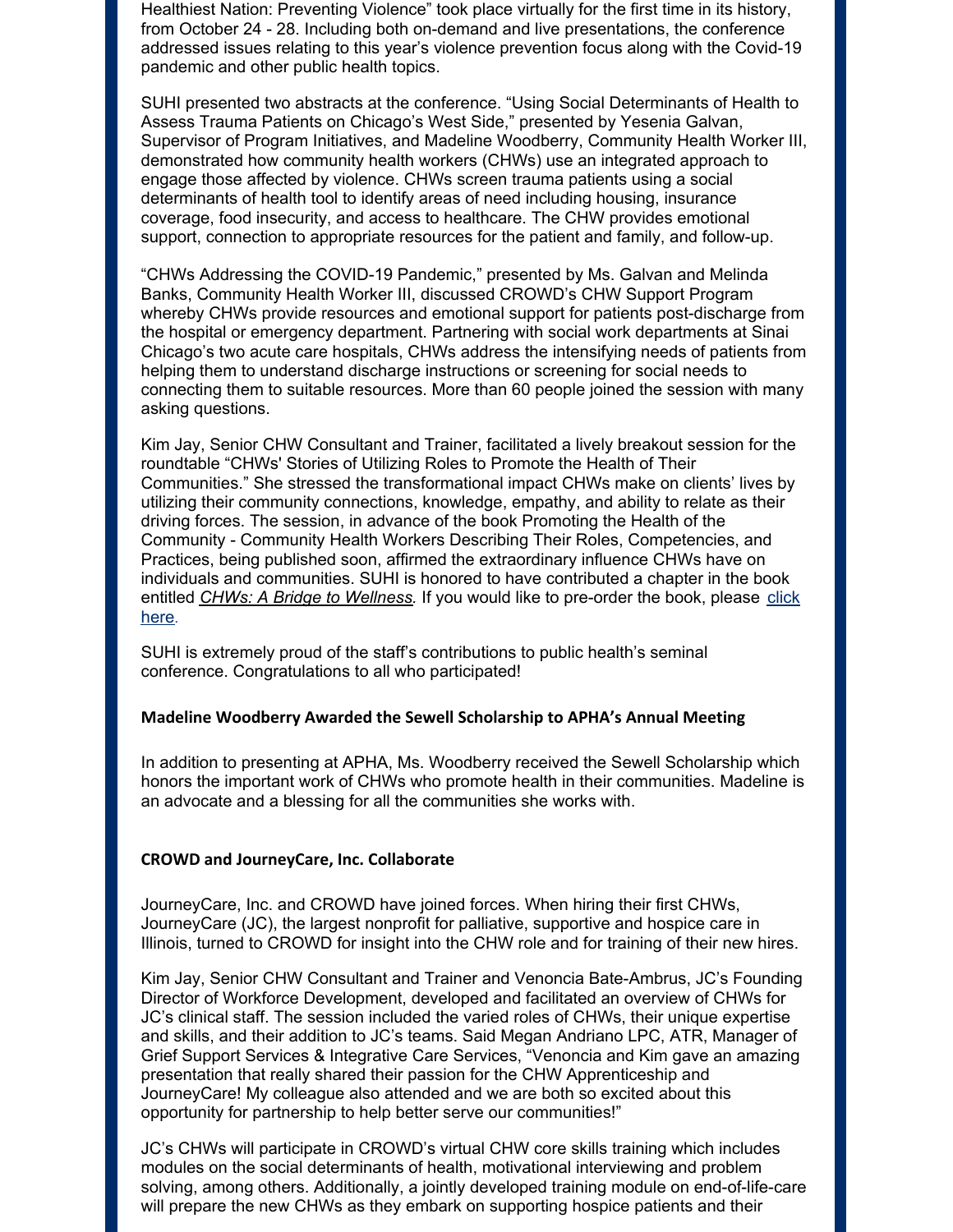families.

#### **CHWs Supporting Patients**

Mr. Walker, a 63-year-old Caucasian, lives with multiple health conditions including congestive heart failure, hypertensive heart disease, and diabetes. He visited Mount Sinai Hospital's emergency department several times and was admitted to the hospital twice within six months, making him a strong candidate for SUHI's CHW Support Program, whereby CHWs provide support and guidance to patients at high risk for being readmitted to the hospital.

After initial reluctance, Mr. Walker agreed to participate in the program when Alyce Roberson, CHW, told him how she could provide support, from assisting him with finding a primary care physician (PCP) to obtaining transportation to medical appointments, and helping him understand and adhere to his medication regimen. Alyce educated him on how to take his medicine, arranged a follow-up appointment with his PCP, and listened to his concerns about in-person appointments given the pandemic, arranging a telehealth visit instead. Mr. Walker was grateful to remain in his home while receiving the health care he needed.

Alyce's guidance combined with ongoing emotional support has enabled Mr. Walker to be proactive in taking care of his health. He has expressed a desire to eat more healthfully and exercise, and has not returned to the hospital. Alyce continues to check-in with Mr. Walker, giving him her warmth, empathy, and listening ear.

#### **CROWD Welcomes New Staff!**

We are thrilled that three new staff have joined CROWD's team:



Urbana-Champaign.



#### **Chandrea Chaiyarat, Training and Intervention**

**Manager** Throughout her career, Chandrea has had a passion for helping individuals prepare and accelerate their current and future careers. Prior to joining SUHI, Chandrea served as a Training and Development Coordinator for a security company and a Professional Development Specialist for an educational state agency. In addition to having a passion for helping individuals with their careers, Chandrea has a passion for giving back to the community. She believes that each person faces life obstacles, and it is essential for them to know about the available resources within their communities. Her education includes an MA in

Human Resource Development, Northeastern Illinois University, and a BA in Anthropology/Sociology, Knox College.

> **May Dartez, Learning Development Specialist** Prior to arriving at SUHI, May worked at Instituto del Progreso Latino as a Grants Specialist, interned at Live Forward (Athens, GA) in HIV Testing,

Pryscilla is a dedicated public health professional with over six years of experience working across fast-paced and challenging contexts. Prior to joining SUHI, Pryscilla worked as the Manager of Health Promotion and Education with Medecins Sans Frontieres in Malawi, Kenya, and Honduras. Her passion to address health inequities ranges from facilitating support groups for low-income expectant mothers in Chicago to leading quality improvement efforts for adolescent HIV programs in Malawi. Pryscilla's career exhibits her commitment to improving health outcomes for underserved communities both globally and locally. Her education includes an MSc in Reproductive and Sexual Health Research, London School of Hygiene and Tropical Medicine, and a BA in Global Studies, University of Illinois,

**Pryscilla Bolander, Program Manager - Population Health**